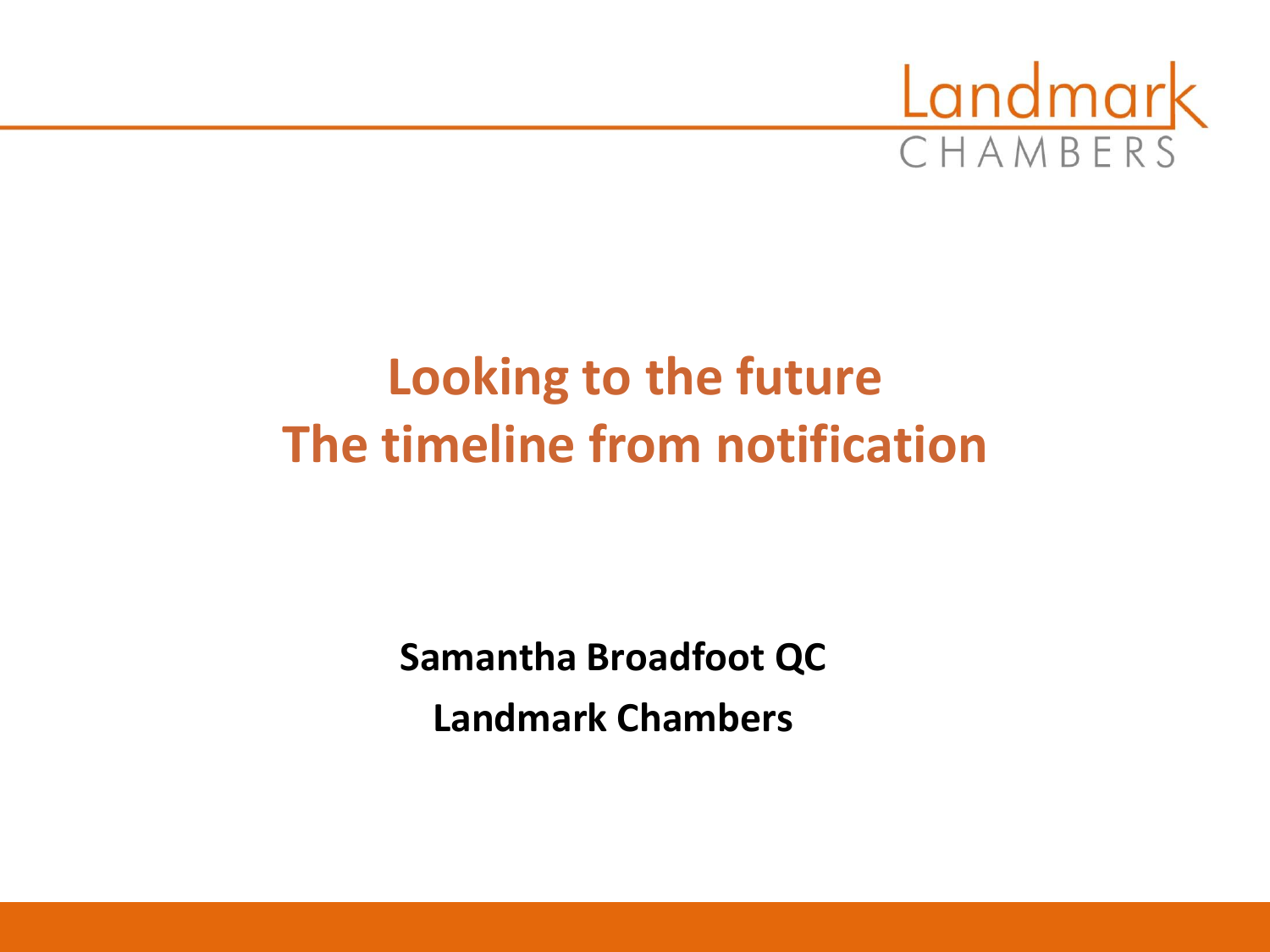**KEY DATES**

- 23 June 2016
- 24 January 2017
- 26 January 2017
- 13 March 2017
- March 2019?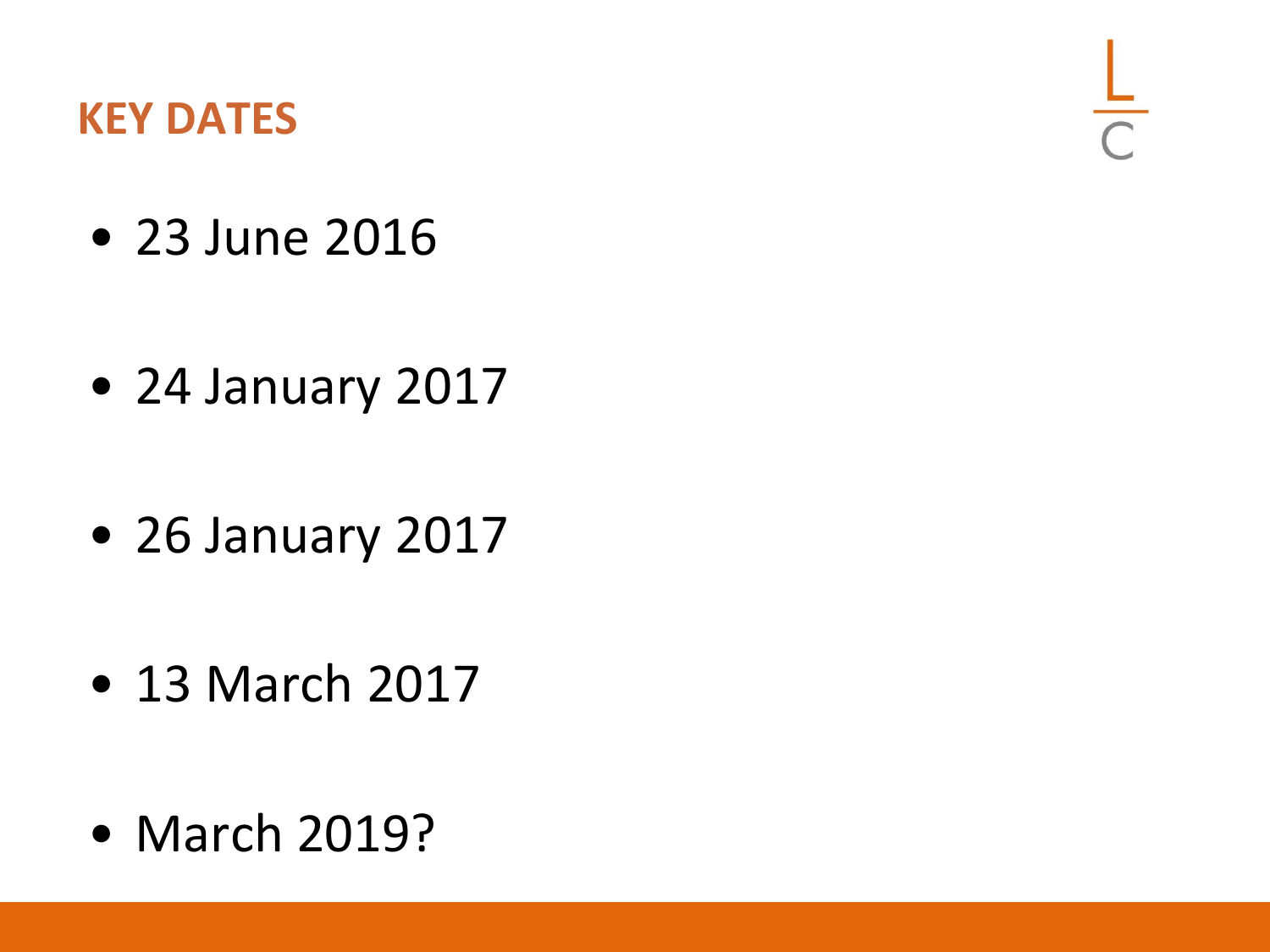#### **Notification – Article 50**

Article 50 provides:

- 1. Any Member State may decide to withdraw from the Union in accordance with its own constitutional requirements.
- 2. A Member State which decides to withdraw shall notify the European Council of its intention. In the light of the guidelines provided by the European Council, the Union shall negotiate and conclude an agreement with that State, setting out the arrangements for its withdrawal, taking account of the framework for its future relationship with the Union. That agreement shall be negotiated in accordance with Article 218(3) of the Treaty on the Functioning of the European Union. It shall be concluded on behalf of the Union by the Council, acting by a qualified majority, after obtaining the consent of the European Parliament.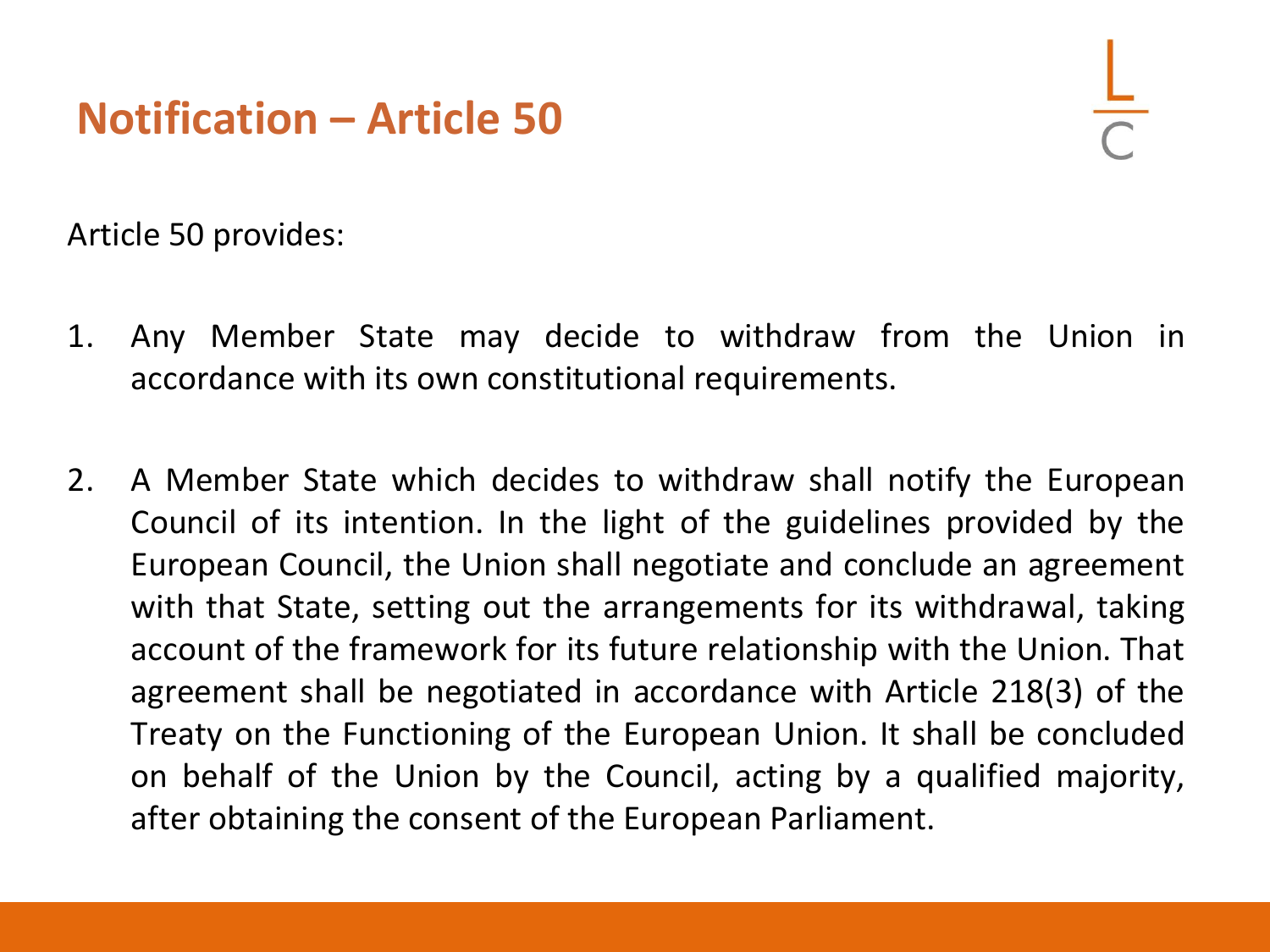#### **Article 50 (cont)**

- 3. The Treaties shall cease to apply to the State in question from the date of entry into force of the withdrawal agreement or, failing that, two years after the notification referred to in paragraph 2, unless the European Council, in agreement with the Member State concerned, unanimously decides to extend this period.
- 4. For the purposes of paragraphs 2 and 3, the member of the European Council or of the Council representing the withdrawing Member State shall not participate in the discussions of the European Council or Council or in decisions concerning it.

A qualified majority shall be defined in accordance with Article 238(3)(b) of the Treaty on the Functioning of the European Union.

5. If a State which has withdrawn from the Union asks to rejoin, its request shall be subject to the procedure referred to in Article 49."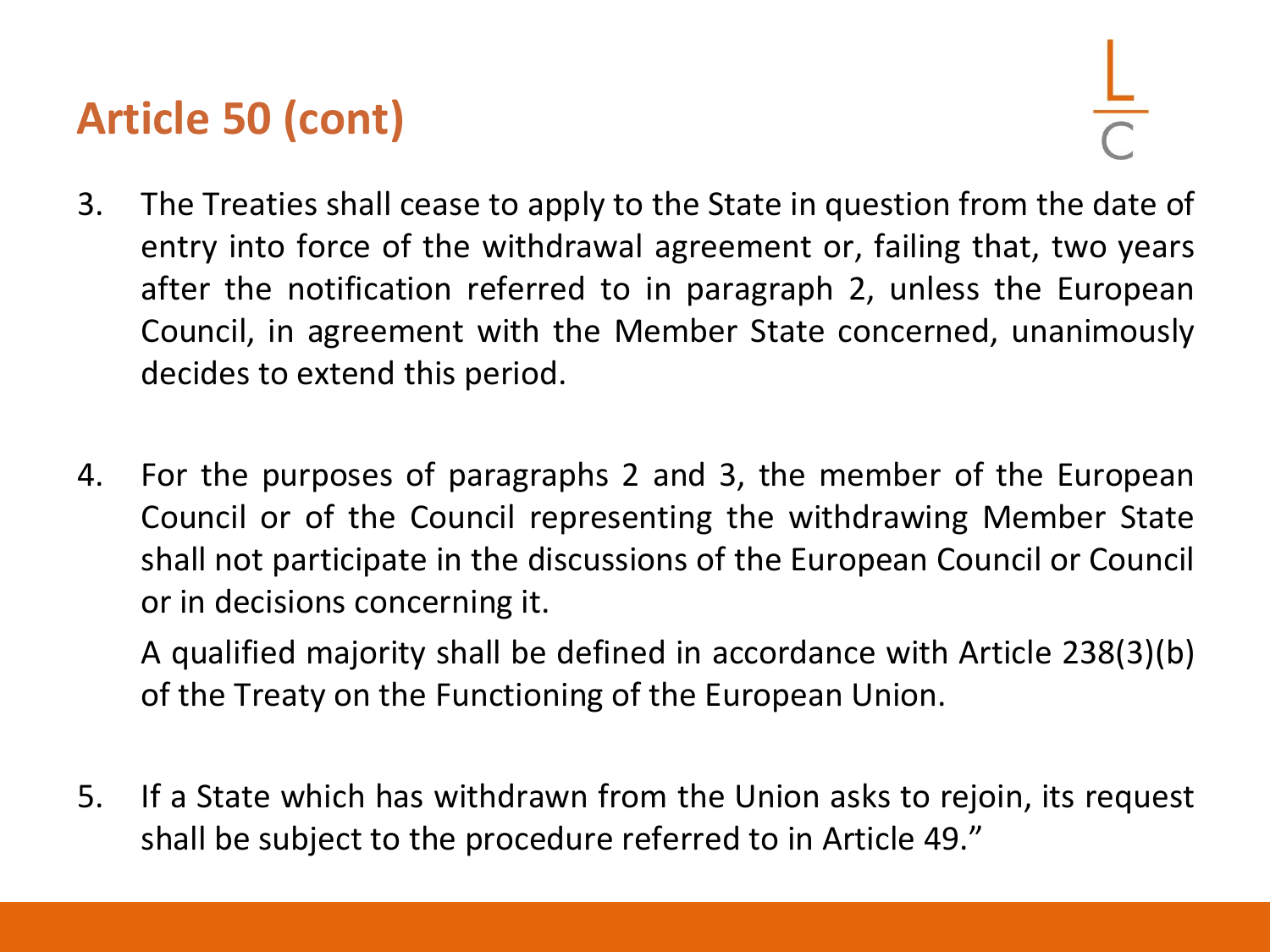**Three points to note:** 

- 1. The agreement under (2) is reached by a qualified majority vote.
- 2. The agreement to extend time under (3) requires unanimity.
- 3. There is a distinct lack of clarity about what constitutes "the future framework" for relations between a withdrawing state and the remaining EU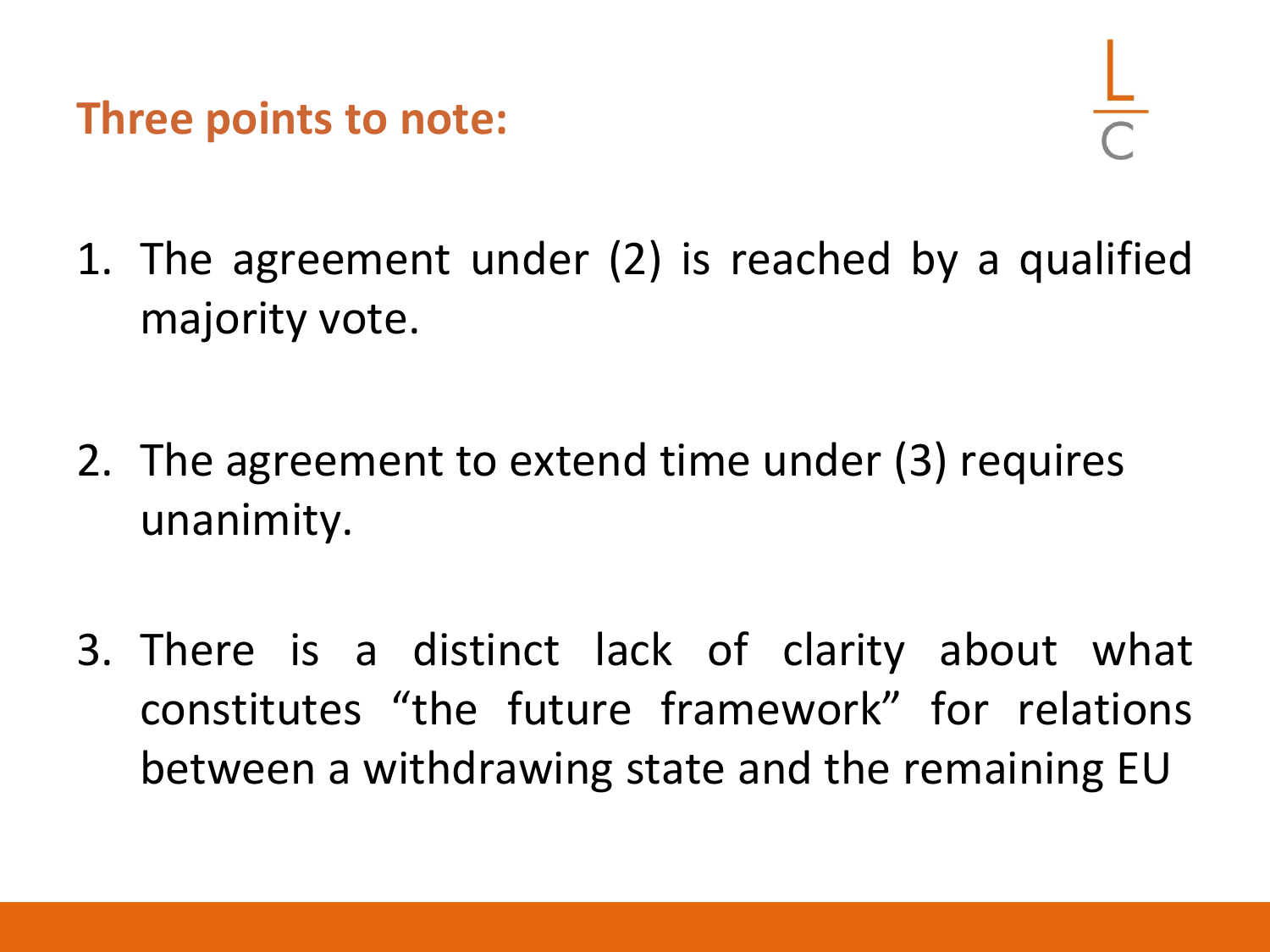**What is to be negotiated?** 

• A "divorce" settlement

• A transitional arrangement, and

• A deal on the long-term relationship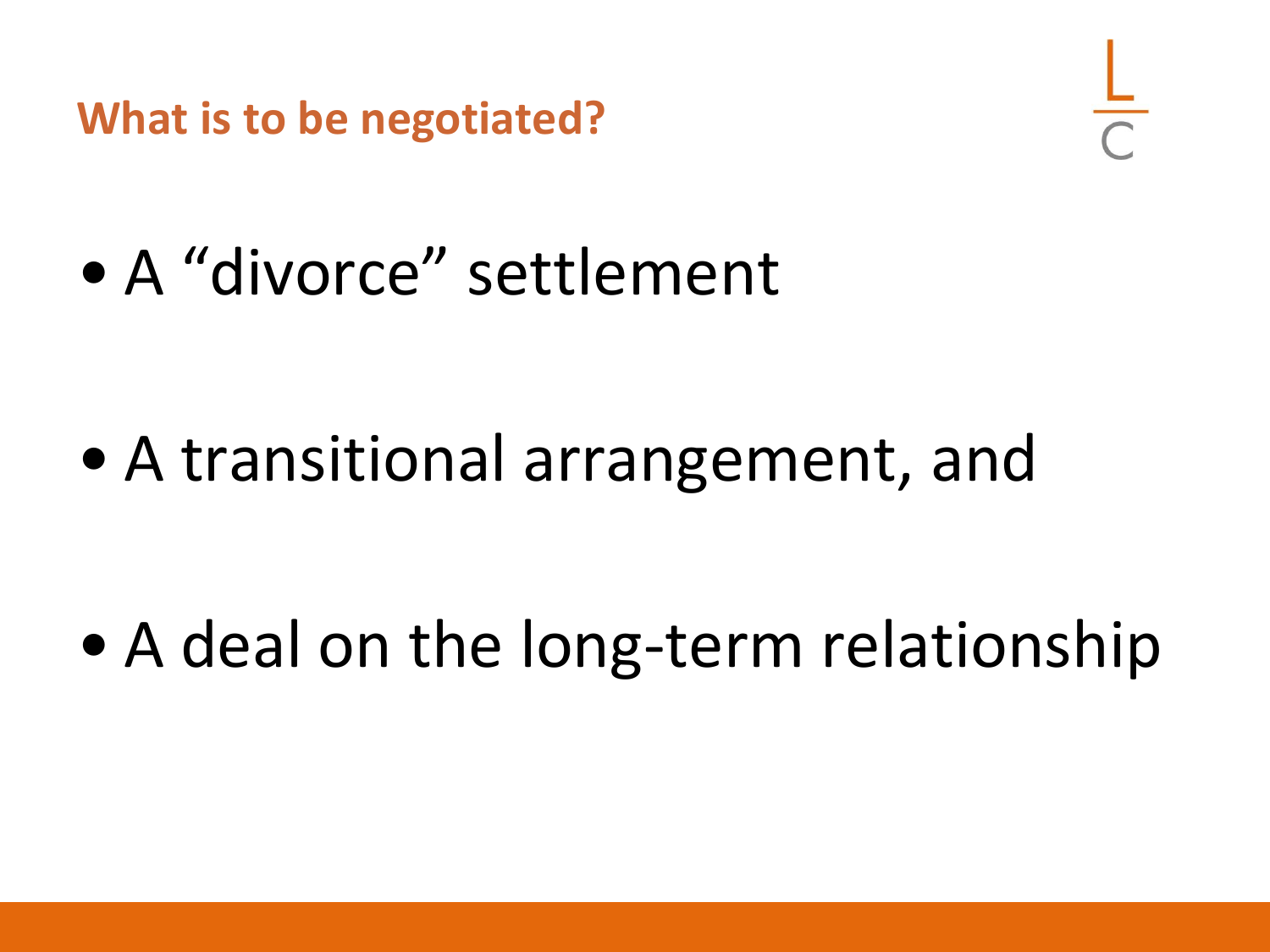Foreign Affairs Committee suggested, as a minimum:

- The institutional and financial consequences of leaving the EU including resolving all budget, pension and other liabilities and the status of EU agencies currently based in the UK;
- Border arrangements between Northern Ireland and the Republic of Ireland and a recognition of Northern Ireland's unique status with regard to the EU and confirmation of the institutional arrangements for north-south co-operation and east-west co-operation underpinning the Good Friday Agreement;
- The status of UK citizens living in the EU;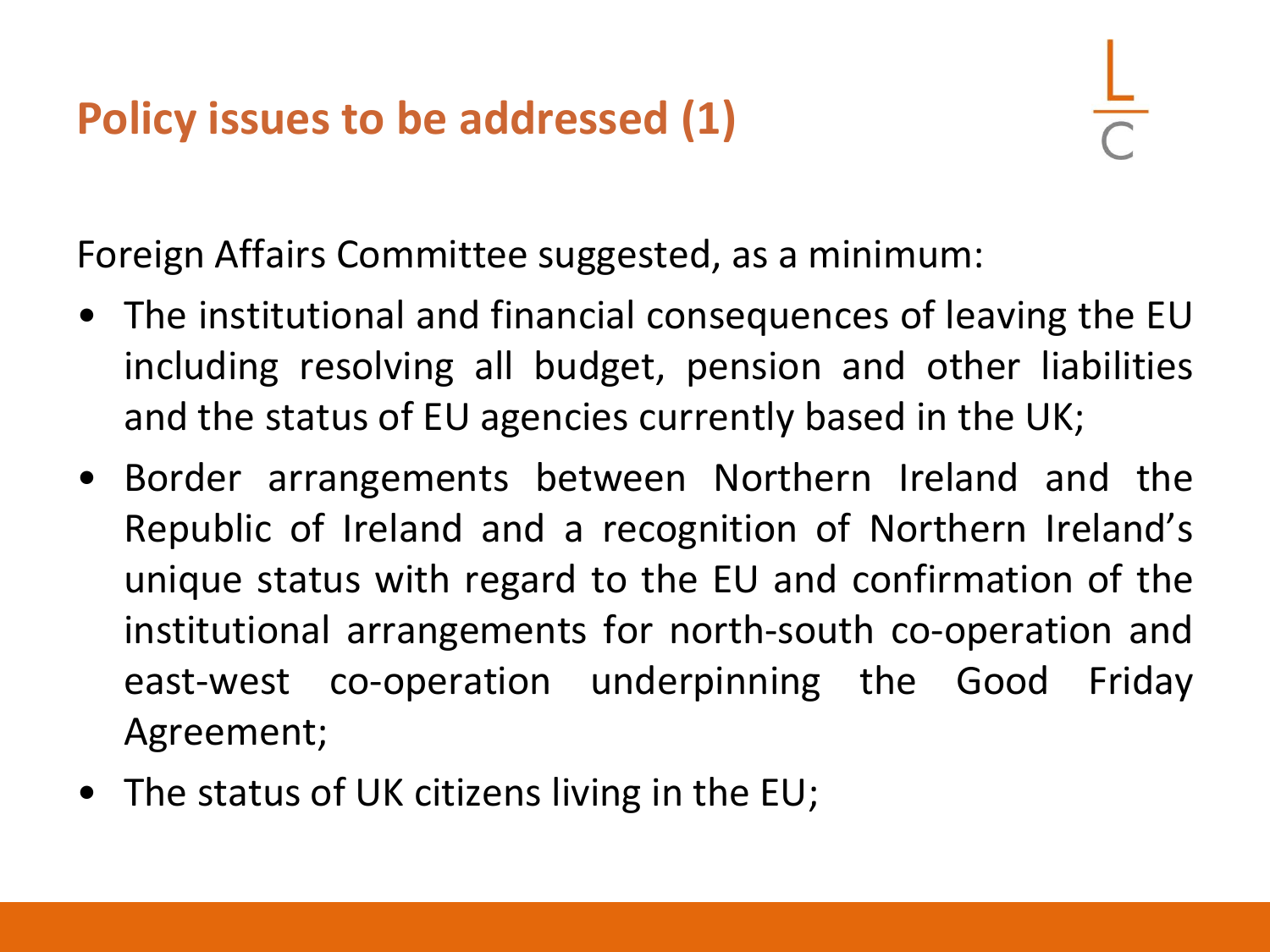#### **Policy issues to be addressed (2)**

- The status of EU citizens living in the UK;
- The UK's ongoing relationship with EU regulatory bodies and agencies;
- The status of ongoing police and judicial co-operation; and
- The status of UK participation in ongoing Common Foreign and Security Policy missions;
- A clear framework for UK–EU trade; and
- Clarity on location of former EU powers between UK and devolved governments.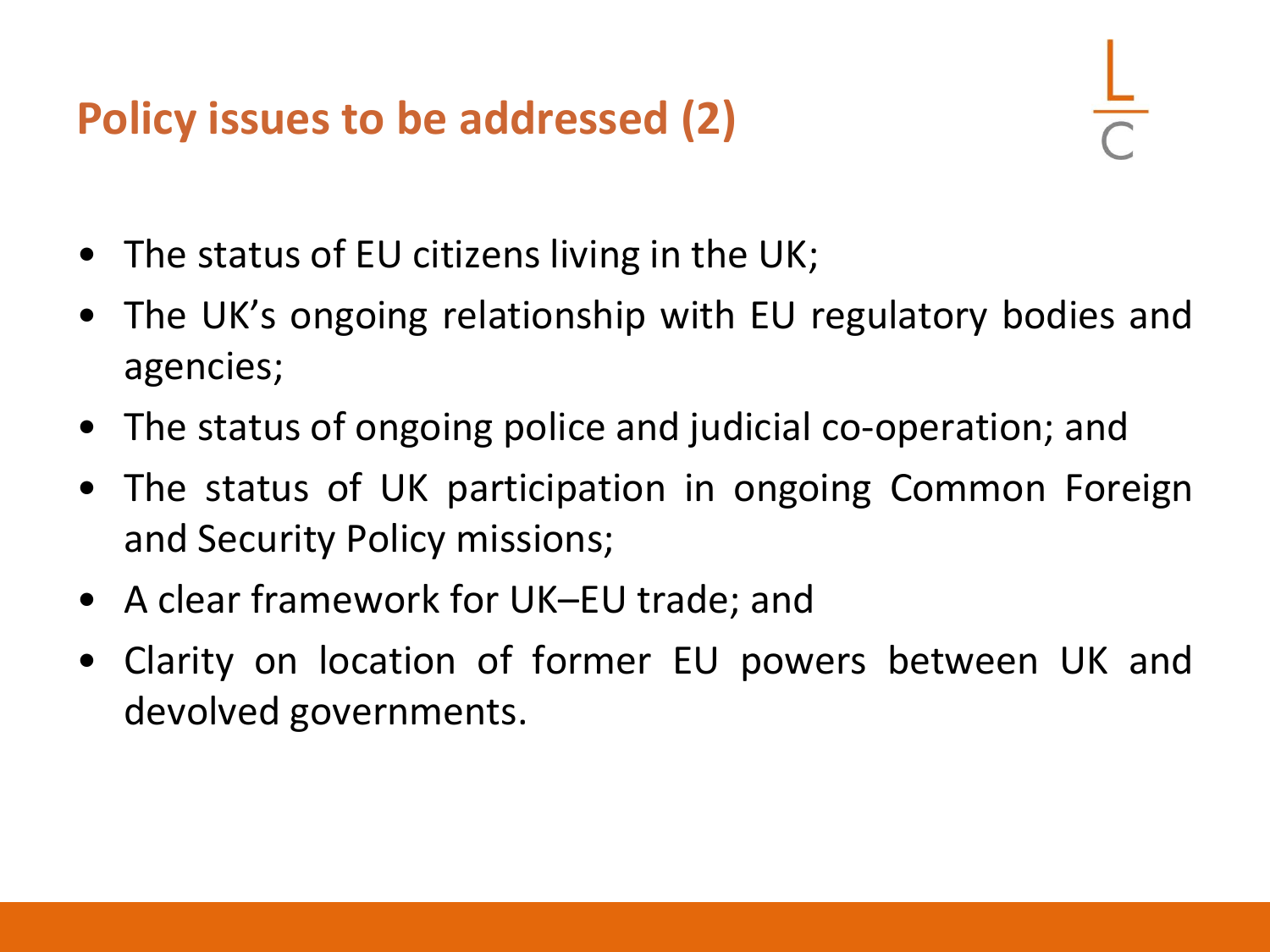#### **1. Particularly controversial issues**

e.g. Brexit "bill" – i.e the exit payment – reports of  $\epsilon$ 60 billion

- **2. Domestic politics in the EU**: 5 significant sets of elections in Europe during this period:
	- March 15, 2017 General election in the Netherlands
	- April 23 and 7 May French Presidential elections
	- May 2017 Serbian presidential elections
	- 23 June 2017 Czech general elections
	- August October 2017 German federal elections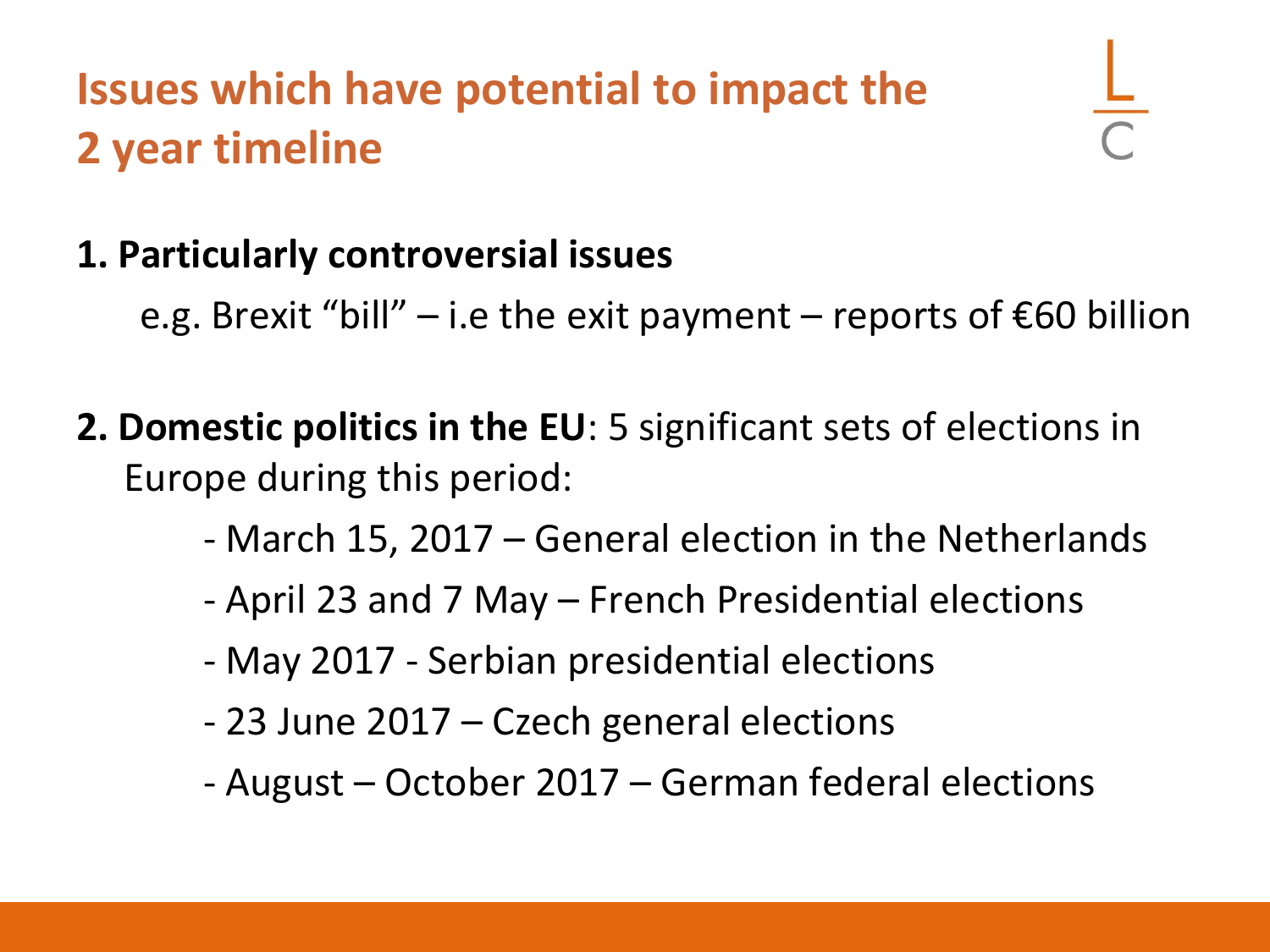**3. Negotiations inside the EU**

Jonathan Faull, previously the highest-ranking UK national in the European Commission, told the HC Foreign Affairs Committee that

"*It is a complicated process. Each of those 27 countries has its own politics, interests and concerns, and its own elections, in some cases, this year. The Brussels institutions will no doubt play their role to the full as well, so it is a complicated business*."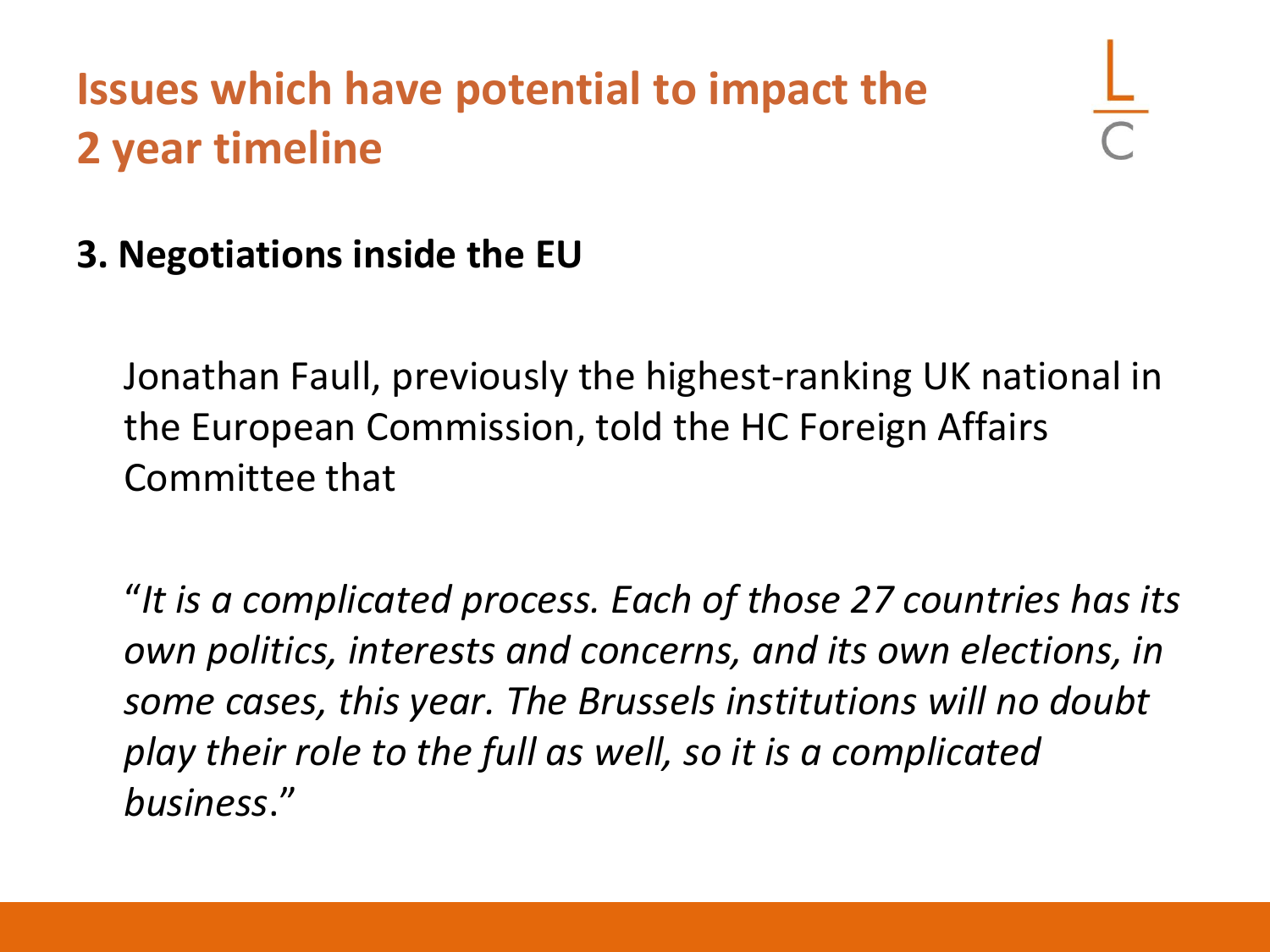Member States have different priorities and interests:

- Both with respect to their relations with the UK and
- With respect to the future shape of the EU itself.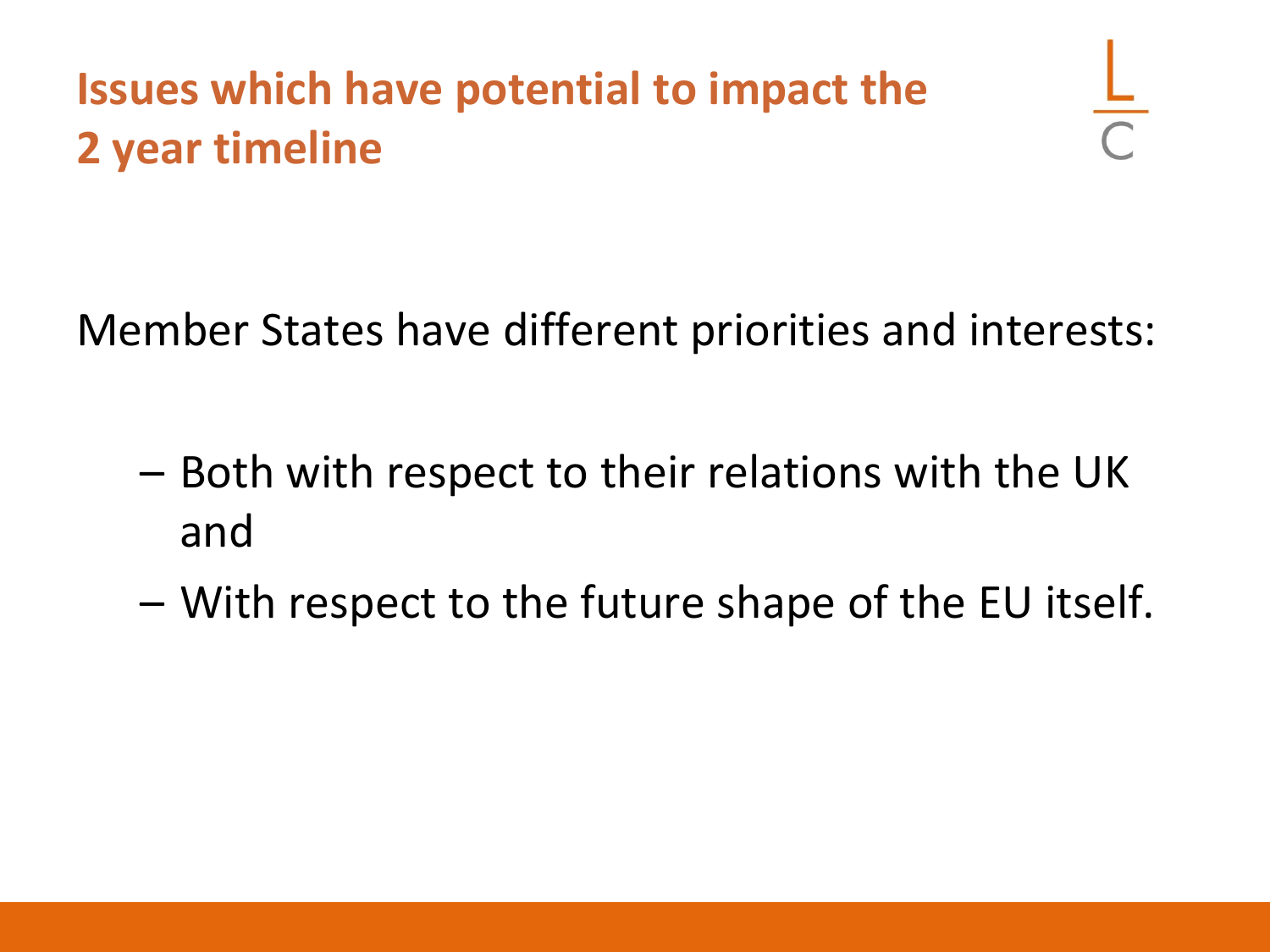# **4. The potential for inter-institutional power play:**

- European Parliament must give its consent to the final deal,
- but no provision is made for its involvement throughout the negotiations.

However, it has already made clear that it intends to play a significant role.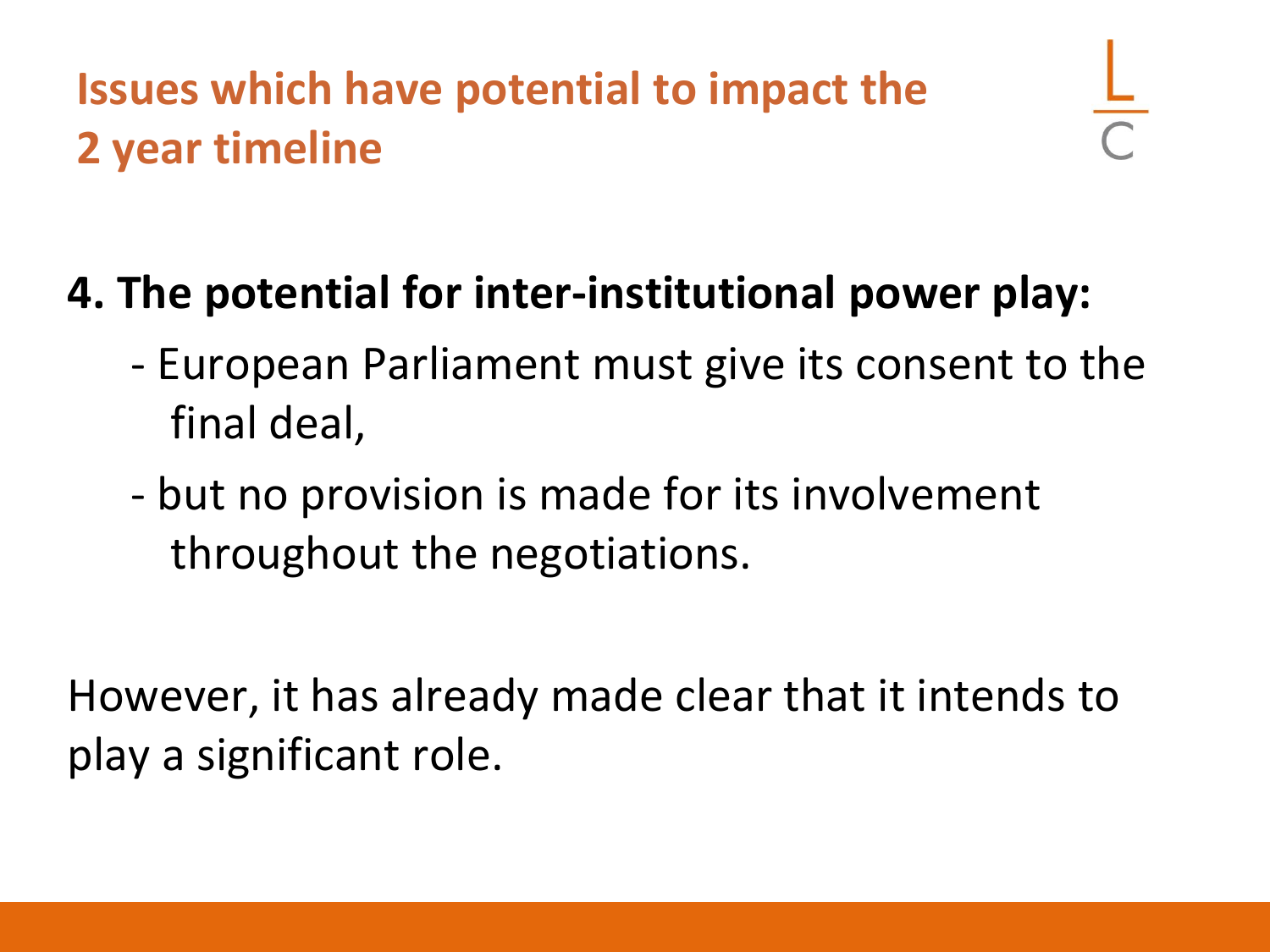- **5. The UK Parliamentary dimensions**
	- Various proposed amendments to the Brexit bill were ultimately defeated
	- White Paper on exiting the EU the Government committed to putting the "final deal" that is agreed between the UK and the EU "to a vote in both Houses of Parliament".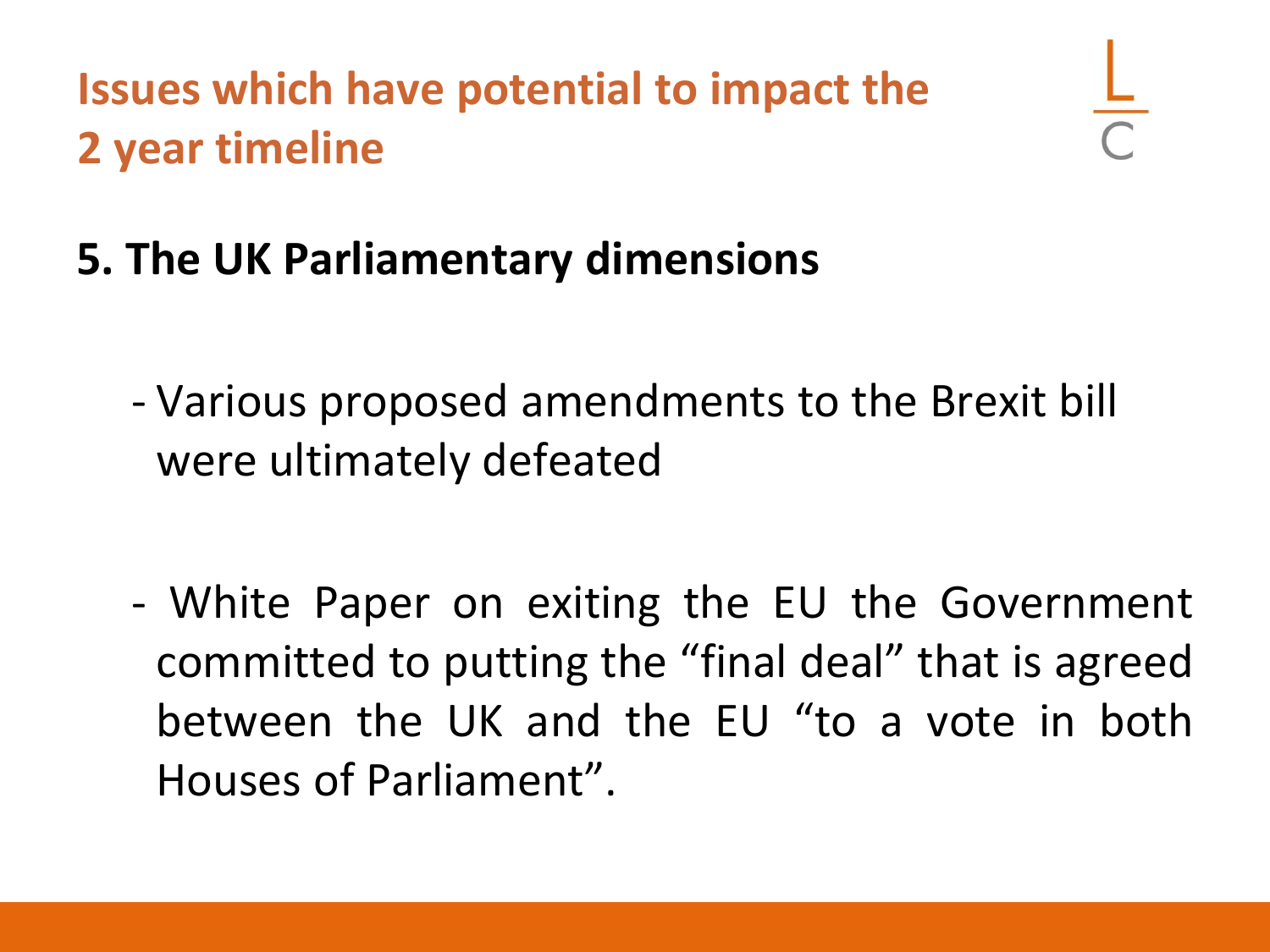- First, EU-27 will need to agree on the guidelines mandating the Commission to negotiate on their behalf
- This will have to include a decision as to whether the negotiations on withdrawal and future relationship are carried out in parallel.
- Even if they are, the exit 'bill' is likely to be highly contentious and could derail talks
- Wide range of issues even on those which are viewed as the minimum
- Any agreement needs ratification by European Council, European Parliament and UK Parliament – so time needed at the end of 2 year period.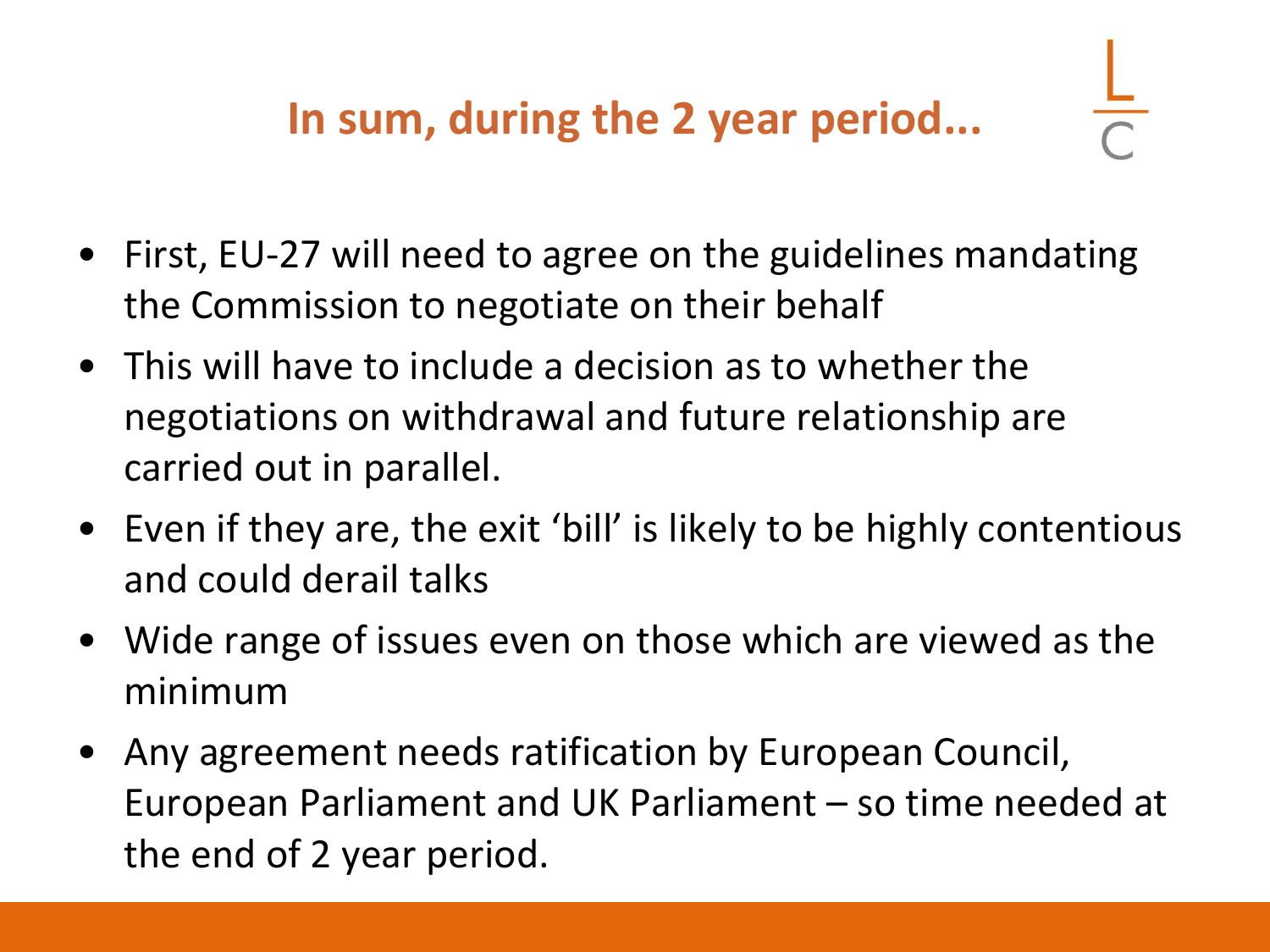#### **No deal better than a bad deal?**

No deal is likely to mean:

- Uncertainty for EU citizens in the UK and vice versa
- Disruption of trade in goods and financial services
- Regulatory gaps as EU agencies terminate services to UK businesses:
	- European Chemicals Agency
	- European Medicines Agency
	- European Aviation Safety Agency
	- Would have to set up home grown equivalents or seek to maintain links with the relevant EU bodies